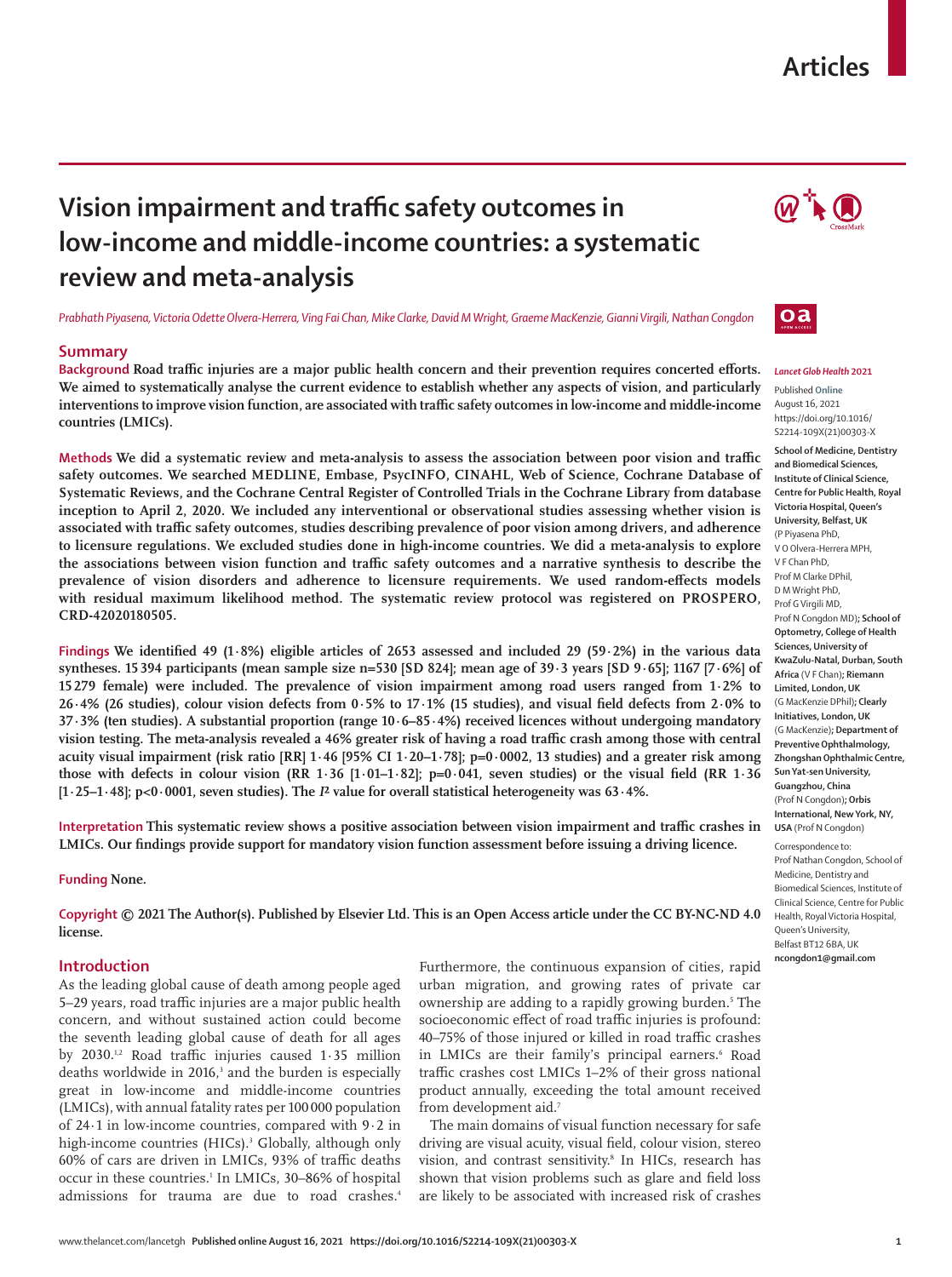#### **Research in context**

#### **Evidence before this study**

The visual ability of road users is fundamental to traffic safety, but, despite the high burden of traffic crashes and associated mortality in low-income and middle-income countries (LMICs), evidence for an association between vision function and traffic safety outcomes is scarce. This fact makes it difficult to advocate that policy makers should develop effective visionbased road crash prevention strategies. We searched MEDLINE (Ovid) and the Cochrane Database of Systematic Reviews from database inception up to April 2, 2020, for systematic reviews and meta-analyses of vision interventions to reduce traffic crashes. We identified 12 reviews and three meta-analyses based mainly on studies from high-income countries. This search confirmed a major gap in evidence syntheses for vision and traffic safety in LMICs, which we sought to address.

#### **Added value of this study**

To our knowledge, this study is the first systematic review and meta-analysis of the association between vision function and traffic safety outcome in LMICs. We assessed 29 studies that described prevalence of vision disorders among drivers,

See **Online** for appendix

among older drivers.<sup>9,10</sup> However, the effect of poor vision on the safety of road users in LMICs, in which many drivers do not undergo vision testing, is poorly understood.11 Although it has been established by traffic safety research groups that uncorrected vision problems are common among drivers in LMICs, and that reduced visual acuity appears to be associated with crash risk, the difficulty in establishing reliable measures of crash outcomes and the paucity of trials in these settings have been major barriers to inference of cause and effect.<sup>12</sup>

The scientific community has yet to gather the necessary evidence to show to policy makers that modest investments to improve vision would save lives on the road.13 Information on licensure requirements and rates of compliance in LMICs remains scarce. This systematic review was designed to fill these gaps in the evidence base. We examined the hypothesis that interventions to improve vision function are associated with better traffic safety outcomes, while also assessing the prevalence of various vision disorders among drivers in LMICs as well as adherence rates with local vision-related licensure requirements. We aimed to systematically analyse the evidence to establish whether any aspect of vision, and particularly interventions to improve vision function, are associated with traffic safety outcomes in LMICs. The review also identifies information gaps, and highlights areas in which additional research is needed.

## **Methods**

#### **Search strategy and selection criteria** For **study protocol** see

[https://www.crd.york.ac.uk/](https://www.crd.york.ac.uk/prospero/display_record.php?ID=CRD42020180505) [prospero/display\\_record.](https://www.crd.york.ac.uk/prospero/display_record.php?ID=CRD42020180505) [php?ID=CRD42020180505](https://www.crd.york.ac.uk/prospero/display_record.php?ID=CRD42020180505)

We did a systematic review and meta-analysis, in which we used Cochrane guidance on systematic reviews and 14 studies on adherence to vision-related driving licensure requirements, and 20 studies of the association of vision function with traffic safety outcomes. With use of data from these 20 studies, we did a meta-analysis on 39 vision-related parameters and risk of involvement in a traffic crash.

#### **Implications of all the available evidence**

People with poor central visual acuity are 46% more likely to have a road traffic crash than people with normal vision and there is a significant association between colour vision or visual field defects and safety outcomes. In addition, we identified a high prevalence of vision disorders among drivers and poor adherence to vision-related driving licensure requirements in some LMICs. There appears to be a significantly elevated risk of road traffic crashes for people with poor central visual acuity, colour vision, and visual field defects, but the cross-sectional nature of these studies, and the absence of randomised trials of interventions to improve vision, limits inference of cause and effect. Data from LMICs, particularly for younger drivers who might be at higher risk and women, are scarce.

the PRISMA guidelines to conduct and report the review (appendix  $p 1$ ).<sup>14–16</sup>

We searched MEDLINE, Embase, PsycINFO, CINAHL, Web of Science, Cochrane Database of Systematic Reviews, and the Cochrane Central Register of Controlled Trials in the Cochrane Library, from database inception to April 2, 2020. A broad search strategy was developed under consultation with an information specialist to capture road users and traffic safety outcomes and a list of search terms as recommended by the Cochrane Effective Practice and Organisation of Care Group was used to identify studies from LMICs.<sup>17</sup> The full search strategy is shown in the appendix (p 3). Database searches were performed by PP and VOO-H under guidance of the information specialist.

We included any interventional or observational studies assessing whether vision is associated with traffic safety outcomes, studies describing prevalence of poor vision among drivers, and adherence to licensure regulations in LMICs. Eligible participants were road users in LMICs, including drivers, cyclists, pedestrians, and those using public transit, with special attention to individuals whose income was derived from driving a vehicle. We excluded studies from highincome countries. The primary outcome of this review was any traffic-crash-related injury to any road user that had potential to cause morbidity and mortality. We also included surrogate outcomes such as hard braking, or accelerometer-measured events, mostly based on self-reported data. The exposure of interest was poor vision functions of drivers. The study protocol is available [online](https://www.crd.york.ac.uk/prospero/display_record.php?ID=CRD42020180505)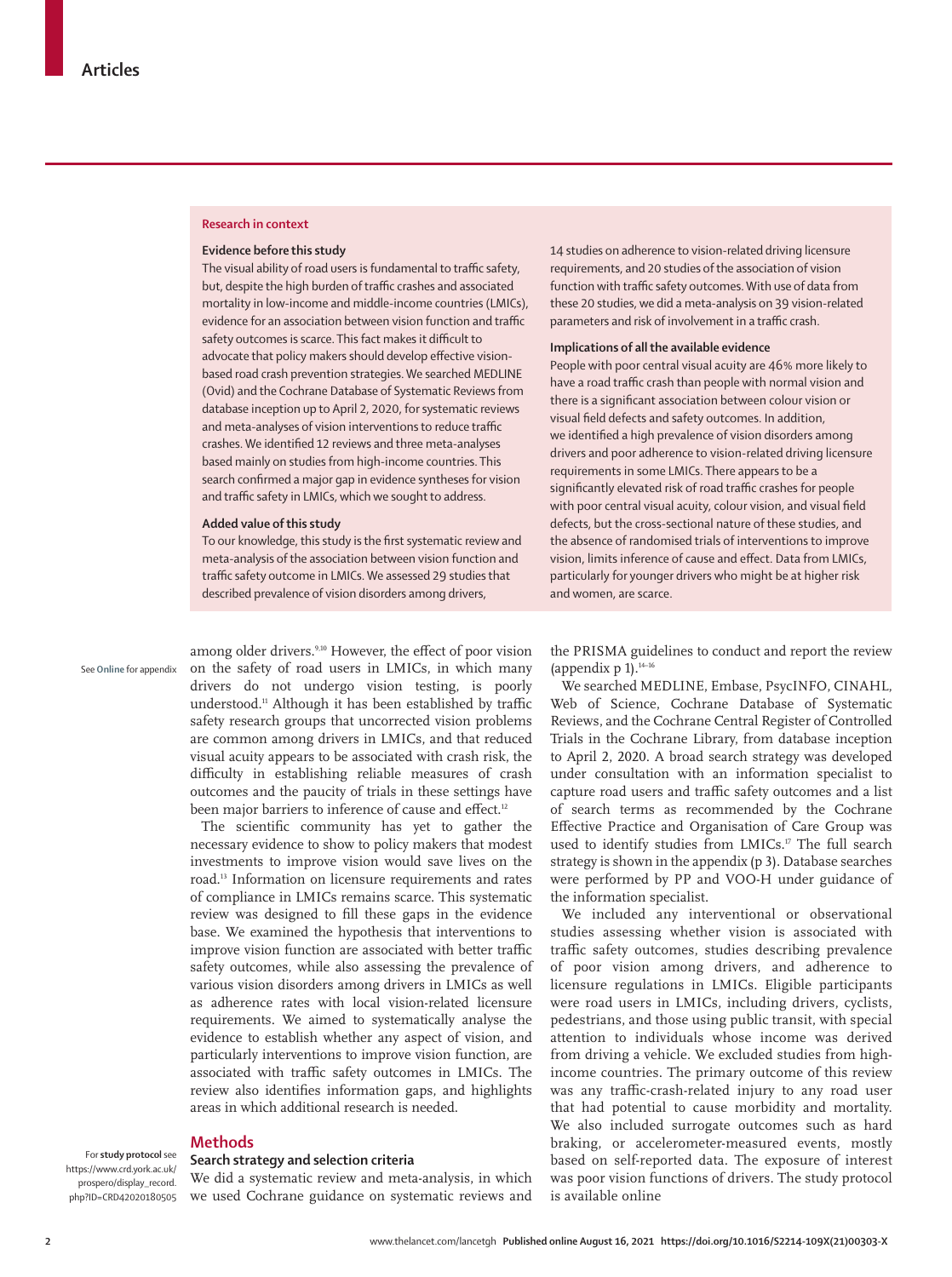## **Data collection and analysis**

Two reviewers (PP, VOO-H) independently checked titles and abstracts retrieved by our searches against the review's eligibility criteria, resolving disagreements by discussion. The full text of all potentially eligible articles was retrieved, and data extraction was done by two reviewers (PP and VOO-H) if eligibility was confirmed. Data were extracted into a Microsoft Excel spreadsheet by adapting the data extraction forms and guidelines of Cochrane, including country, setting, year, study design, sample size, participant characteristics, type of vehicle and driver, measure of visual acuity or other visionrelated domains, and reported outcomes. One reviewer extracted the data and a second verified it.

Risk of bias and quality of studies were assessed using the appropriate tool for each study: the National Institutes of Health (USA) quality assessment tool for observational cross-sectional studies and the relevant tool from the Critical Appraisal Skills Programme for other study designs.18,19

## **Data synthesis**

We first described study characteristics, such as study design, country, setting, type of driver, and category of vehicle, and then provided meta-analyses of the findings for reported outcomes, using odds ratios or risk ratios (RRs) for binary outcomes. We also did a narrative synthesis of the prevalence of vision disorders among drivers and rates of compliance with vision-related licensure requirements.

## **Statistical analysis**

Statistical heterogeneity was assessed across the studies. When meta-analyses were appropriate, a random-effects model was applied using Stata-SE, version 17.0. The suite of commands was used to fit random-effects models with the residual or restricted maximum likelihood method to estimate τ<sup>2</sup>, which produces an unbiased, non-negative estimate of between-study variance.<sup>20</sup> We used reported RRs comparing risk of crashes among drivers with poor vision function against those with good vision function. If RRs were not reported, we calculated them using other data in the publications (appendix p 32). Separate metaanalyses were applied for visual acuity, colour vision, and visual field outcomes. If sufficient data were available, we did subgroup analyses for individuals whose income derived from driving a vehicle in an LMIC.

Small-study bias was assessed using Harbord's test $21$ and by plotting data in a contour-enhanced funnelplot with a non-parametric trim-and-fill method<sup>22</sup> of imputation of potentially missing data from small studies. Multivariate meta-regression to assess confounding was attempted; however, modelling was not successful due to an insufficient number of studies and scarcity of necessary primary data within studies (appendix p 34). The systematic review protocol was registered on PROSPERO, CRD-42020180505.

#### **Role of the funding source**

There was no funding source for this study.

## **Results**

The electronic database search yielded 2653 titles and abstracts, and 49 (1·8%) eligible studies were selected for full review, among which 20 (40·8%) did not meet criteria for inclusion (figure 1).

The 29 included studies were cross-sectional and observational in design; no randomised trials or other studies of interventions were identified. Only one (3·4%) study was done in a low-income country. Ethiopia.<sup>23</sup> 22 (75·9%) studies were from lower-middle-income countries: 11 in Nigeria, $11,12,24-32$  nine in India, $33-41$  and



#### *Figure 1:* **Search strategy and results**

Reported according to the PRISMA guidelines. Some studies did not report vision disorder prevalence data or licensure requirement but provided vision and traffic safety risk ratio data for the meta-analysis. Some studies contributed to both the narrative review and meta-analysis.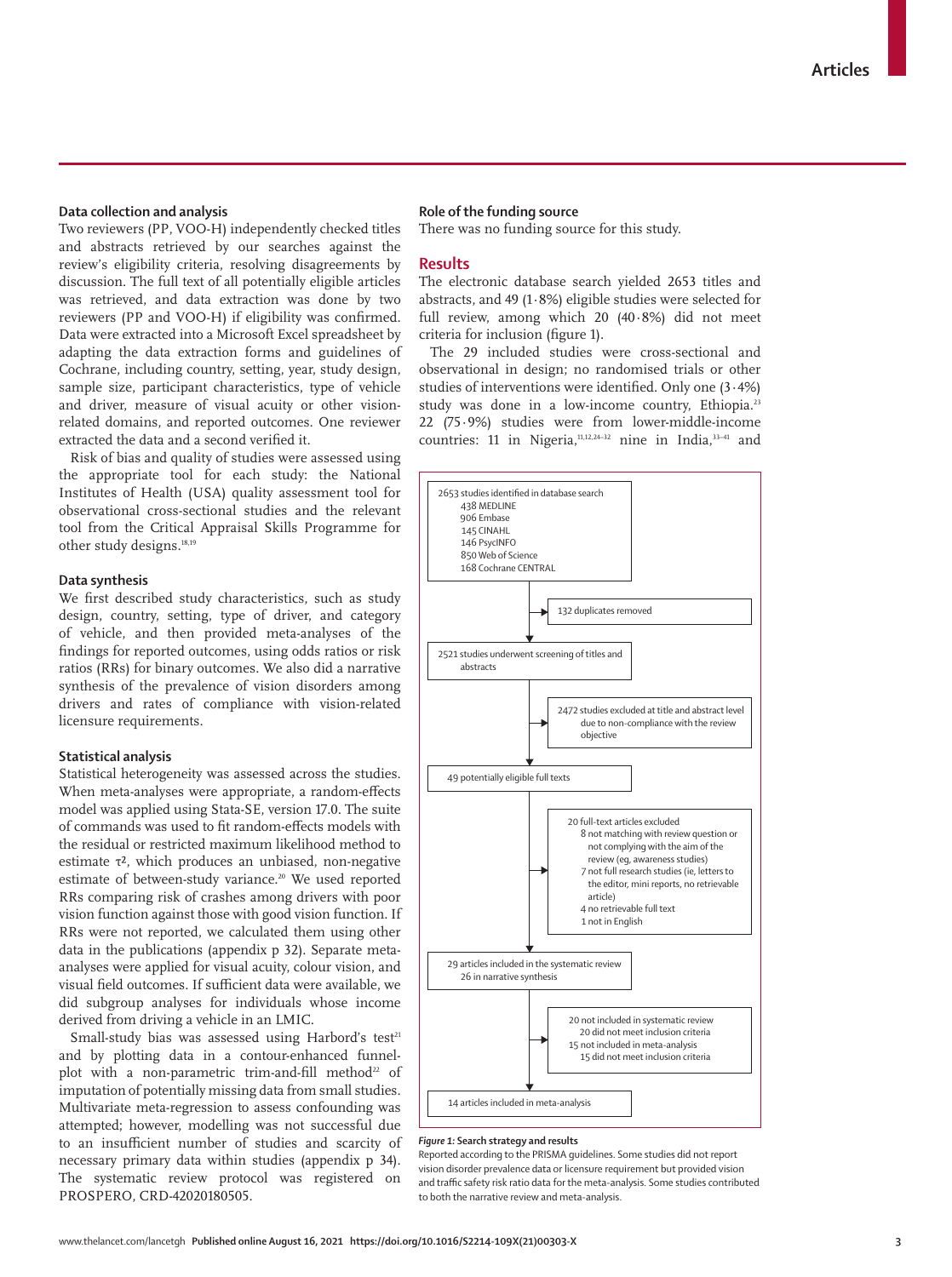| Visual field<br>defects                                                                                    | $\cdot$                                              | $4.4\%$ (at<br>eye), 2.1%<br>least one<br>(for both<br>eyes) | 5.5%                                                                          | $\colon$                                                                        | $2.7 - 6.2%$                                | (second eye)<br>(better eye),<br>19-5%<br>20.4% | $\colon$                                                              | ÷                                                     | $\ddot{\phantom{a}}$                                                        | $($ <120 $^{\circ}$ )<br>37.3%                         | :                                                     | ÷                                                 |
|------------------------------------------------------------------------------------------------------------|------------------------------------------------------|--------------------------------------------------------------|-------------------------------------------------------------------------------|---------------------------------------------------------------------------------|---------------------------------------------|-------------------------------------------------|-----------------------------------------------------------------------|-------------------------------------------------------|-----------------------------------------------------------------------------|--------------------------------------------------------|-------------------------------------------------------|---------------------------------------------------|
| Colour vision<br>defects                                                                                   | 4.5% (65.9%<br>deuteranopes,<br>protanopes)<br>34.1% | 2.2%                                                         | 4.3%                                                                          | tritanopes 18-9%)<br>7.1% (protan-<br>deuteranopes<br>opes 45-9%,<br>35-1%, and | $17.1\%$                                    | 9-5% (both<br>eyes)                             | $\ddot{\phantom{a}}$                                                  | 2.2%                                                  | $1.0\%$ (military),<br>(commercial)<br>3.0%                                 | 6.1%                                                   | 2.0%                                                  | ÷                                                 |
| pathologies<br>Posterior<br>segment                                                                        | $\colon$                                             | $\colon$                                                     | optic atrophy)<br>0-5% (ARMD,                                                 | $\ddot{\phantom{a}}$                                                            | $\cdot$                                     | $0.6 - 1.2%$                                    | ÷                                                                     | $\cdot$                                               | $\colon$                                                                    | $\colon$                                               | (retinopathies)<br>$2.7\%$ (ARMD),<br>6.8%            | ÷                                                 |
| Corneal<br>opacity                                                                                         | $\cdot$                                              | ÷                                                            | 0.5%                                                                          | ÷                                                                               | $\cdot$                                     | ÷                                               | ÷                                                                     | ÷                                                     | ÷                                                                           | 6.6%                                                   | 4.0%                                                  | ÷                                                 |
| Glaucoma                                                                                                   | $\colon$                                             | $\cdot$                                                      |                                                                               | $\ddot{\phantom{a}}$                                                            | $\cdot$                                     | 0.9%                                            | ÷                                                                     | ÷                                                     | $\colon$                                                                    | (glaucoma<br>suspected)<br>13.6%                       | 4.7%                                                  | 6.9%                                              |
| Cataract                                                                                                   | $\colon$                                             | 2.4%                                                         | $2.0 - 2.5%$                                                                  | $\colon$                                                                        | $\colon$                                    | $0.3 - 0.9%$                                    |                                                                       | ÷                                                     | $\colon$                                                                    | 24.3%                                                  | 9.4%                                                  | 39-6% (any<br>opacity)<br>lens                    |
| refractive errors<br>Uncorrected                                                                           | $\colon$                                             | 2.4%                                                         | 1.5% (better<br>(second eye)<br>eye), 2-5%                                    | presbyopia<br>(including<br>39.6%)<br>60.0%                                     | $\colon$                                    | 2.7% (better<br>(second eye)<br>eye), 6-4%      | $\colon$                                                              | 21.5%                                                 | ÷                                                                           | 31.3%                                                  | 31.1%                                                 | (presbyopia)<br>4.8%                              |
| Monocular<br>blindness                                                                                     | $\ddot{\phantom{a}}$                                 | $2.1\% (-3/60)$<br>in worse eye)                             | 3.3%                                                                          | $1.0\%$                                                                         | $\ddot{\phantom{a}}$                        | $\ddot{\phantom{a}}$                            | $\ddot{\phantom{a}}$                                                  | $\ddot{\phantom{a}}$                                  | $\ddot{\phantom{a}}$                                                        | 5.0%                                                   | $\colon$                                              | ÷                                                 |
| visual acuity cutoff,<br>better, worse, or<br>Visual acuity (in<br>$56/9$ to $\geq 6/24$<br>both eyes; any | $\cdot$                                              | worse eye; 14-4% in<br>$26.1\% (56/9 in$<br>better eye)      | had less than FRSC*<br>$2.8\%$ (<6/18 in<br>better eye), $11.5\%$<br>standard | resolution or <6/9)<br>minimal angle of<br>logarithm of<br>$2.5\%$ (<0.2        | 10-9% (visual acuity<br>cutoff not defined) | $12.0\%$ (second eye)*<br>9-2% (better eye),    | 15-3% (both eyes;<br>27-1% (right eye),<br>26.4% (left eye),<br>(6/9) |                                                       | 2.0% (commercial;<br>binocular visual<br>1-5% (military),<br>acuity <20/30) | either eye, WHO<br>$6.1\%$ (< $6/18$ in<br>definition) | 45.9% (<6/9 all,<br>$25.0\%$ (<6/18)<br>both eyes),   | 5-6% (<6/18, better<br>eye), 8-7% (second<br>eye) |
| ۴<br>Identity<br>cohort                                                                                    | vehicle parks<br>Drivers in                          | vehicle drivers in<br>Commercial<br>a city                   | vehicle drivers in<br>Commercial<br>a city                                    | vehicle drivers in<br>Commercial<br>a town                                      | refresher training<br>Drivers in a          | vehicle drivers in<br>Commercial<br>a capital   | vehicle drivers in<br>Commercial<br>one state                         | registered in a<br>Association<br>Drivers'<br>Drivers | Truck drivers<br>and military)<br>(commercial                               | vehicle drivers in<br>motor parks<br>Commercial        | Truck drivers in<br>camps<br>at highways<br>drivers'  | Inter-state truck<br>drivers                      |
| years<br>Age,                                                                                              | $33.5$<br>(NR)                                       | $(23 - 65)$<br>41.5                                          | $(41 - 50)$<br>44.7                                                           | $(20 - 75)$<br>39.2                                                             | $\widetilde{\Xi}$                           | $(20 - 70)$<br>46.0                             | $(24 - 72)$<br>52.5                                                   | $(23 - 60)$<br>41.4                                   | $42.5$<br>(NR)                                                              | 45.9<br>(MR)                                           | 32 (NR)                                               | $(22 - 65)$<br>46.4                               |
| Sex                                                                                                        | 93-7% male<br>female,<br>6.3%                        | 100% male                                                    | 100% male                                                                     | 100% male                                                                       | 100% male                                   | 100% male                                       | 100% male                                                             | 100% male                                             | 100% male                                                                   | 100% male                                              | 100% male                                             | 100% male                                         |
| sample<br>Total<br>size                                                                                    | 1879                                                 | 291                                                          | 399                                                                           | 520                                                                             | 146                                         | 328                                             | 340                                                                   | 200                                                   | 200                                                                         | 99                                                     | 148                                                   | 195                                               |
| Country                                                                                                    | Ethiopia                                             | Nigeria                                                      | Nigeria                                                                       | Ghana                                                                           | India                                       | Nigeria                                         | Nigeria                                                               | Turkey                                                | Iran                                                                        | Nigeria                                                | India                                                 | India                                             |
|                                                                                                            | Wondmikun,<br>Abebe and<br>$2010^{23}$               | Abraham<br>Umanah,<br>$2011^{\rm \tiny 24}$<br>and           | et al, 2009 <sup>25</sup><br>Adekoya                                          | et al, $201642$<br>Boadi-Kusi                                                   | Chakrabarty<br>et al, 2013 <sup>33</sup>    | et al, 2015 <sup>26</sup><br>Egboka<br>Chidi-   | Dairo et al,<br>$2019^{27}$                                           | et al, 2011 <sup>48</sup><br>Erdogan                  | et al, 2015 <sup>49</sup><br>Ghasemi                                        | et al, $2011^{28}$<br>Isawumi                          | Veeramani,<br>Jayaseelan<br>2017 <sup>34</sup><br>and | et al, 2016 <sup>35</sup><br>Kshastri             |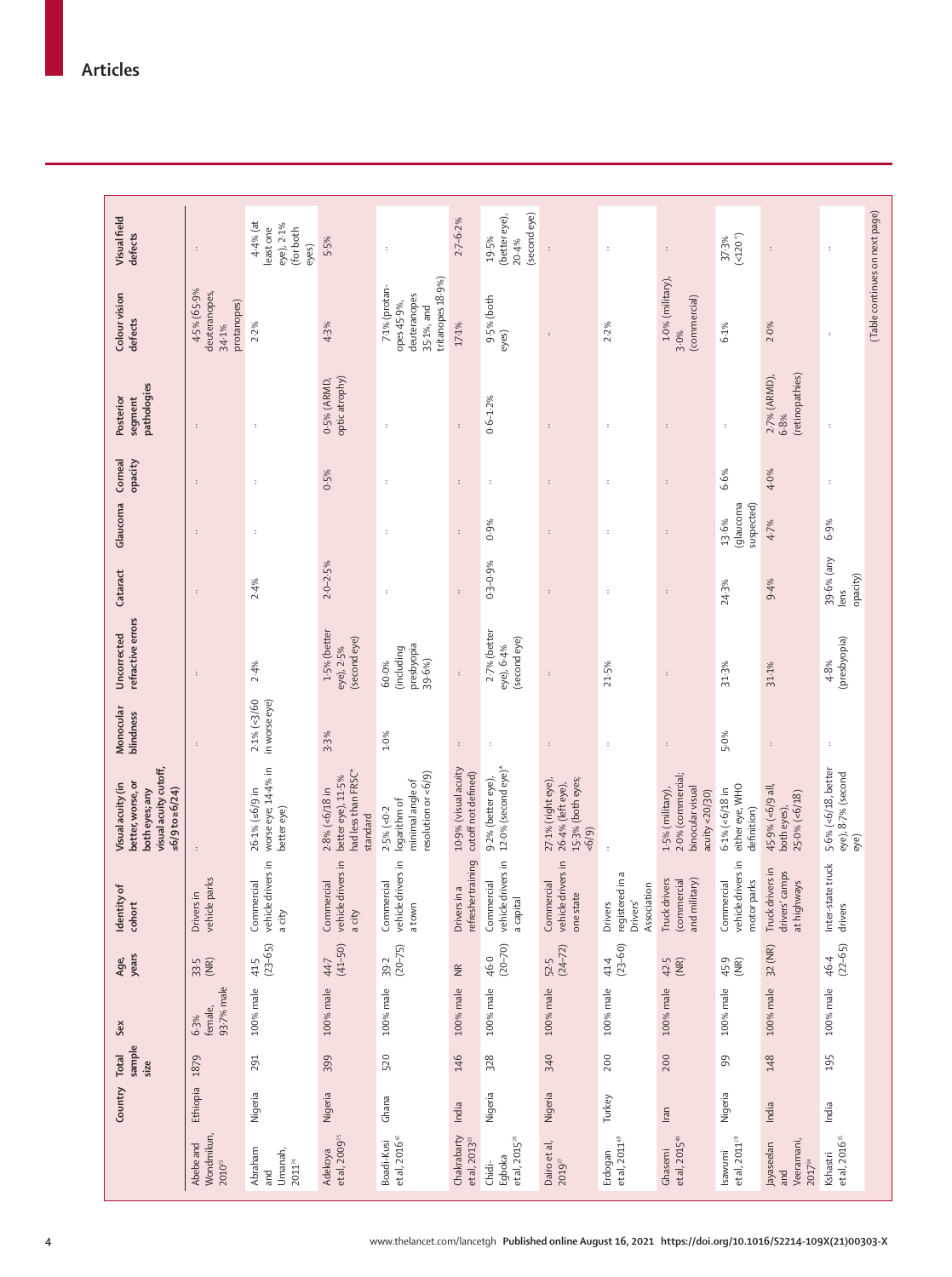|                                                 | Country                                 | sample<br>Total<br>size | Sex                     | years<br>Age,                   | Identity of<br>cohort                                                | visual acuity cutoff,<br>better, worse eye,<br>or both eyes; any<br>Visual acuity (in<br>$56/9$ to $\ge 6/24$ | Monocular<br>blindness                                                         | refractive errors<br>Uncorrected                                                                                     | Cataract                | Glaucoma                                                                                          | Corneal<br>opacity   | pathologies<br>Posterior<br>segment | Colour vision<br>defects                      | Visual field<br>defects              |
|-------------------------------------------------|-----------------------------------------|-------------------------|-------------------------|---------------------------------|----------------------------------------------------------------------|---------------------------------------------------------------------------------------------------------------|--------------------------------------------------------------------------------|----------------------------------------------------------------------------------------------------------------------|-------------------------|---------------------------------------------------------------------------------------------------|----------------------|-------------------------------------|-----------------------------------------------|--------------------------------------|
| et al, 2019 <sup>36</sup><br>Murthy             | (Continued from previous page)<br>India | 100                     | 4% female,<br>96% male  | $(40 - 82)$<br>65.2             | in an<br>Drivers with<br>glaucoma<br>identified<br>eye clinic        | $\widetilde{\Xi}$                                                                                             |                                                                                |                                                                                                                      |                         | open angle<br>glaucoma)<br>glaucoma)<br>primary<br>(primary<br>closure<br>67.0%<br>33.0%<br>angle | $\ddot{\phantom{a}}$ |                                     | ÷                                             | (early), 2.0%<br>(advanced)<br>69.0% |
| Ojabo et al,<br>2020 <sup>29</sup>              | Nigeria                                 | 122                     | 100% male               | $\widetilde{\text{MR}}$<br>33.8 | Commercial<br>motor park<br>divers in a                              | $1.2\% (-6/12)$                                                                                               | $\cdot$                                                                        | $\colon$                                                                                                             | $\cdot$                 | $\cdot$                                                                                           | $\ddot{\phantom{a}}$ | $\,$ :                              | $\ddot{\phantom{a}}$                          | $\cdot$                              |
| Oladehinde<br>et al, $2007^{\text{n}}$          | Nigeria                                 | 215                     | 100% male               | $(21 - 75)$<br>41.5             | drivers in a local<br>government<br>commercial<br>Registered<br>area | $3.2\%$ (<6/18, better<br>eye)                                                                                | $\colon$                                                                       | $17.2\%$ (8.8%<br>presbyopia)                                                                                        | 14.4%                   | 5.6%                                                                                              | 1.4%                 | 2.9%                                | with sample size<br>0-5% adjusted             | (one eye)<br>10-2%                   |
| et al, $2012$ <sup>30</sup><br>Omolase          | Nigeria                                 | $\mathsf{S}^0$          | 100% male               | $(22 - 70)$<br>45.2             | drivers identified<br>incommunity<br>Commercial                      | $2.2\%$ (<6/18, better<br>eye), 8-9% (second<br>eye)                                                          | $\,$ :                                                                         | (presbyopia)<br>3.6%                                                                                                 | 33-3% (lens<br>opacity) | 4.4%                                                                                              | $\ddot{\phantom{a}}$ | $\colon$                            | $\colon$                                      | $\colon$                             |
| et al, 2012 <sup>31</sup><br>Onabolu            | Nigeria                                 | 524                     | 100% male               | $(19 - 66)$<br>46.8             | motor vehicle<br>Commercial<br>drivers                               | $11.6\%$ (<6/18; 6/18<br>to 6/60, 8.2% right<br>eye, 9.4% left eye)                                           | of light 2.3%<br>fingers and<br>perception<br>Counting<br>to 2.9%<br><b>DU</b> | 4.2%                                                                                                                 | 3.6%                    | 2.3%                                                                                              | 1.0%                 | 0.6%                                | $\colon$                                      | $\colon$                             |
| ogomo and<br>Ovenseri-<br>Adofo,<br>$2011^{43}$ | Ghana                                   | 206                     | 100% male               | $(18 - 68)$<br>39.2             | municipality<br>Commercial<br>drivers in a<br>park                   | $6.8\%$ (< $6/18$ , better<br>eye)                                                                            | $\cdot$                                                                        | 32.0%                                                                                                                | 8.2%                    | $\cdot$                                                                                           | ÷                    | ÷                                   | seeing colour<br>Difficulty in<br>lights 0-5% | Constricted<br>field 6-8%            |
| et al, 2005 <sup>32</sup><br>Owoaje             | Nigeria                                 | 299                     | 100% male               | $20 - 39$<br>27.5<br>85%        | motorcyclists<br>Commercial                                          | n=136, visual acuity<br>cutoff not defined)<br>8.1% (out of road<br>traffic accidents                         | $\colon$                                                                       | (hyperopia)<br>10.4%                                                                                                 | $\colon$                | $\colon$                                                                                          | $\ddot{\cdot}$       | $\colon$                            | $\colon$                                      | $\colon$                             |
| Adio, 2014 <sup>11</sup><br>Pepple and          | Nigeria                                 | 400                     | 100% male               | $(25 - 62)$<br>37.8             | Commercial<br>motor park<br>drivers in a                             | definition of visual<br>given, WHO, 1984<br>1.8% (cutoff not<br>impairment)                                   | 3.5%                                                                           | metropia) 22-9%<br>8-4% (myopia<br>(presbyopia)<br>and hyper-                                                        | 14.1%                   | 11.5%                                                                                             | 0.4%                 | 5.7%                                | 4.5%                                          | 4.0%                                 |
| et al, $2013^{\circ}$<br>Rajendra               | India                                   | 140                     | $\frac{\alpha}{\alpha}$ | to > 60)<br><b>NR(21)</b>       | Truck drivers in<br>their rest stops                                 | $15.0\%$ (<6/18)                                                                                              | $\colon$                                                                       | 28.5% (31.4%<br>presbyopia)                                                                                          | $\colon$                | ÷                                                                                                 | $\ddot{\phantom{a}}$ | $\colon$                            | $\colon$                                      | $\colon$                             |
| et al, 2020 <sup>38</sup><br>Sabherwal          | India                                   | 4059                    | 100% male               | $(17 - 74)$<br>$\overline{54}$  | Truck drivers in<br>an eye camp                                      | 26-4%* (cutoff not<br>given)                                                                                  | $\cdot$                                                                        | refractive error in<br>at least one eye;<br>8.8% distant<br>26-4% (any<br>$24.3%$ near<br>correction)<br>correction, | ÷                       |                                                                                                   |                      | $\cdot$                             | ÷                                             | ÷                                    |
|                                                 |                                         |                         |                         |                                 |                                                                      |                                                                                                               |                                                                                |                                                                                                                      |                         |                                                                                                   |                      |                                     | (Table continues on next page)                |                                      |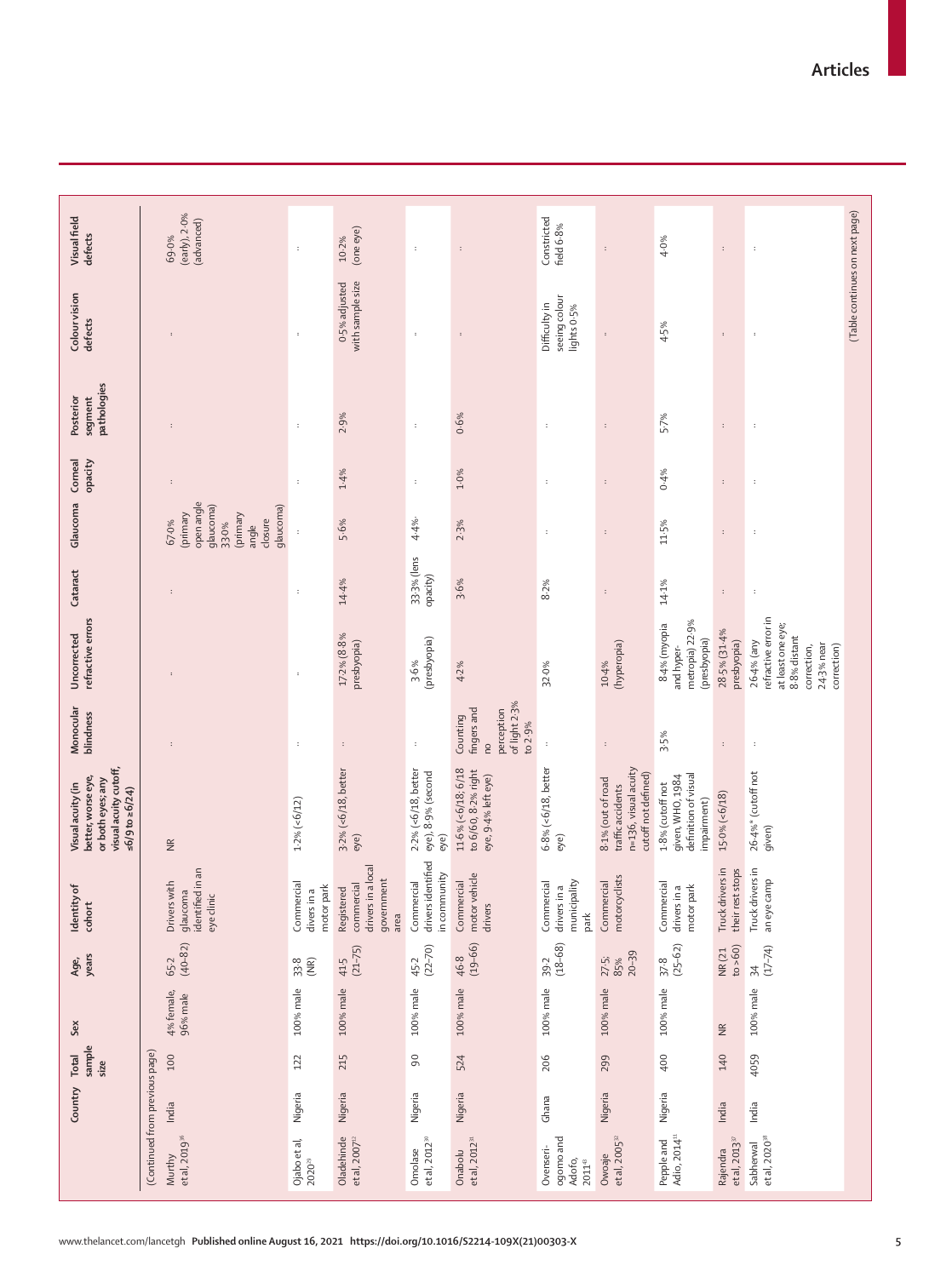Data are mean (range) or as specified. Yan et al, 2018, "Yan et al 2016," and Zhang et al Zhang et al 2017° are not included in this table since there are no data on prevalence of visual impairment among the commercial veh Data are mean (range) or as specified. Yan et al, 2018, <sup>6</sup>Yan et al 2016, <sup>4</sup> and Zhang et al Zhang et al Zhang et al Zouried in this table since there are no data on prevalence of visual impairment among the commercial v  $2.0 - 21.9%$ ·· ·· ·· ·· ·· ·· 14·4% 2·0–21·9% **Visual field**  Visual field **defects** ·· ·· ·· ·· ·· ·· ·· ·· 19/9% (2019) ·· 19/9% ·· 18/9% ·· 18/9% ·· 18/9% ·· 18/9% ·· 18/9% ·· 18/9% ·· 18/9% ·· 18/9% ·· 18/ ·· ·· ·· ·· ·· ·· Colour vision **Colour vision defects** 14.4%  $1.3%$ pathologies **pathologies** Posterior **Posterior segment**   $\colon$ **opacity** Corneal **Cataract Glaucoma Corneal**   $0.3%$ Glaucoma  $\bar{z}$ Cataract  $1.0%$ refractive errors **refractive errors**  $12.3%$  (worse<br>than  $-4D$  both than –4D both Uncorrected ·· 12·3% (worse **Uncorrected**  18.8% eyes) **blindness Monocular**  degeneration. NR=not recorded. \*Federal Road Safety Commission. standard: <6/9 in better eye and <6/24 in second eye. degeneration. NR=not recorded. \*Federal Road Safety Commission. standard: <6/9 in better eye and <6/24 in second eye. **visual acuity cutoff,**  10.0% (<6/18, both 10·0% (<6/18, both  $3.9\%$  (worse than<br> $6/18$  in better eye) visual acuity cutoff, better, worse eye, **better, worse eye,**  16.9% (either eye) 16·9% (either eye) 5·1%\* (both eyes); visual impairment 5-1%\* (both eyes); 6/18 in better eye) or both eyes; any **or both eyes; any**  visual impairment 3·9% (worse than Visual acuity (in **Visual acuity (in**  WHO criteria for WHO criteria for eyes; left 12-0%, eyes; left 12·0%,  $56/9$  to  $\geq 6/24$ ) 19.9% (<6/18) **≤6/9 to ≥6/24)** right 16·0%) Truck drivers in a Truck drivers on Truck drivers in a who use bicycles Truck drivers on who use bicycles **Bus drivers and** Bus drivers and schoolchildren schoolchildren applicants in applicants in **Identity of**  companies transport transport highways company company renewal national **cohort** Rural (20–60) (18–60) (18–55) **years** 28.4 **Sex Age,**  India 59 100% male 28·4 14·6 (NR) India 387 NR NR India 1041 100% male 32 100% male 100% male 47-5% male 47·5% male female, China 1539 52·5% Sex  $\widetilde{\Xi}$ Total **sample**  (Continued from previous page) (Continued from previous page) 1041 59 **Country Total**  387 1539 **size** Country India India India China /erma et al, Verma et al, Zhang et al, et al, 2014<sup>39</sup> /erma and et al, 201 $4^{39}$ Verma and Bharadwaj, Sharma 201641 201540 200946

not population adjusted *Table:* **Prevalence of vision disorders among drivers in the study sample, not population adjusted** Table: Prevalence of vision disorders among drivers in the study sample, two in Ghana,<sup>42,43</sup> and there were six from upper-middleincome countries (20 $\cdot$ 7%): four in China<sup>44-47</sup> and one each in Turkey<sup>48</sup> and Iran.<sup>49</sup>

Among the 29 included studies, 20 (69 ·0%) assessed the association between vision function and traffic safety outcomes (appendix p 11), 26 (89·7%) reported prevalence of vision disorders among drivers (appendix p 19), and 14 (48 ·3%) described adherence with driving licensure requirements (appendix p 26). Several studies reported multiple outcomes. Among 20 studies reporting on vision and traffic safety outcomes,  $14$  (70 $\cdot$ 0%) qualified for our meta-analysis of the association between visual impairment and road traffic crashes. No studies were found assessing interventions to improve vision function.

The 29 included studies enrolled 15394 participants (mean sample size n=530, SD 824, range 23–4059) with a mean age of  $39.3$  years (SD  $9.65$ , range  $14.6-65.2$ ). Only five studies included women (1167 [7·6%] women of 15 279 included individuals with known sex or gender).23,36,44–46 Most included studies (22 [75·9%] of 29) described vision and traffic safety outcomes among commercial drivers of trucks, buses, or taxis (appendix p 11). Two studies assessed safety outcomes on driving simulators,<sup>44,45</sup> one enrolled patients from a glaucoma clinic,<sup>36</sup> one assessed self-reported crashes among schoolchildren riding bicycles in China,<sup>46</sup> and one included motorcycle delivery drivers.<sup>32</sup>

Studies used both Snellen and logarithm of the minimum angle of resolution charts and most (16 [61 ·5%] of 26) used WHO definitions of visual impairment. Prevalence of visual impairment among drivers, at cutoffs of ≤6/9 to ≥6/24 in the better eye or worse eye or second eye reported in 26 studies across seven countries ranged from 1.2%<sup>29</sup> to 26.4%.<sup>38</sup> In Nigeria, visual impairment among commercial drivers in 11 (37 ·9%) studies ranged from  $1.2\%^{29}$  to  $26.1\%^{24}$  and in Ghana from  $2.5\%$ <sup>42</sup> to  $6.8\%$ <sup>43</sup> Monocular blindness ranging from  $1.0\%$  to  $5.0\%$  was reported among drivers in five studies in Nigeria<sup>11,24,25,28,31</sup> and one in Ghana<sup>42</sup> (table, appendix p 19).

18 studies provided prevalence of the main causes of visual impairment among drivers. Prevalence of uncorrected refractive errors (including presbyopia) ranged from  $1.5\%$  to  $31.3\%$  in the better-seeing or second eye in Nigeria;<sup>11,12,24-26,28,31,32</sup> 21 $\cdot$  5% in Turkey;<sup>48</sup> 32 $\cdot$ 0%<sup>43</sup> to  $60.0\%$ <sup>42</sup> in Ghana; 12 $\cdot$  3% in China,<sup>46</sup> and  $4.8\%$ <sup>35</sup> to 31 $\cdot$  1%<sup>34</sup> in India. Murthy and colleagues reported glaucoma prevalence in India of 69 ·0% early, 29·0% moderate, and 2 ·0% advanced among drivers of any kind of vehicle in a glaucoma clinic.36 Prevalence of glaucoma among nonclinic-based driver cohorts varied from  $0.3\%$ <sup>25</sup> to  $11.5\%$ .<sup>11</sup> Cataract prevalence among commercial drivers in eight studies from Ghana, India, and Nigeria ranged from 0 · 3<sup>4</sup> to 33 · 3%<sup>30</sup> (appendix p 19).

Colour vision defects were assessed in 15 (57 ·7%) of 26 studies, and ranged from  $0.5\%$ <sup>p</sup> to  $9.4\%$ <sup>26</sup> in six studies in Nigeria, while Omolase and colleagues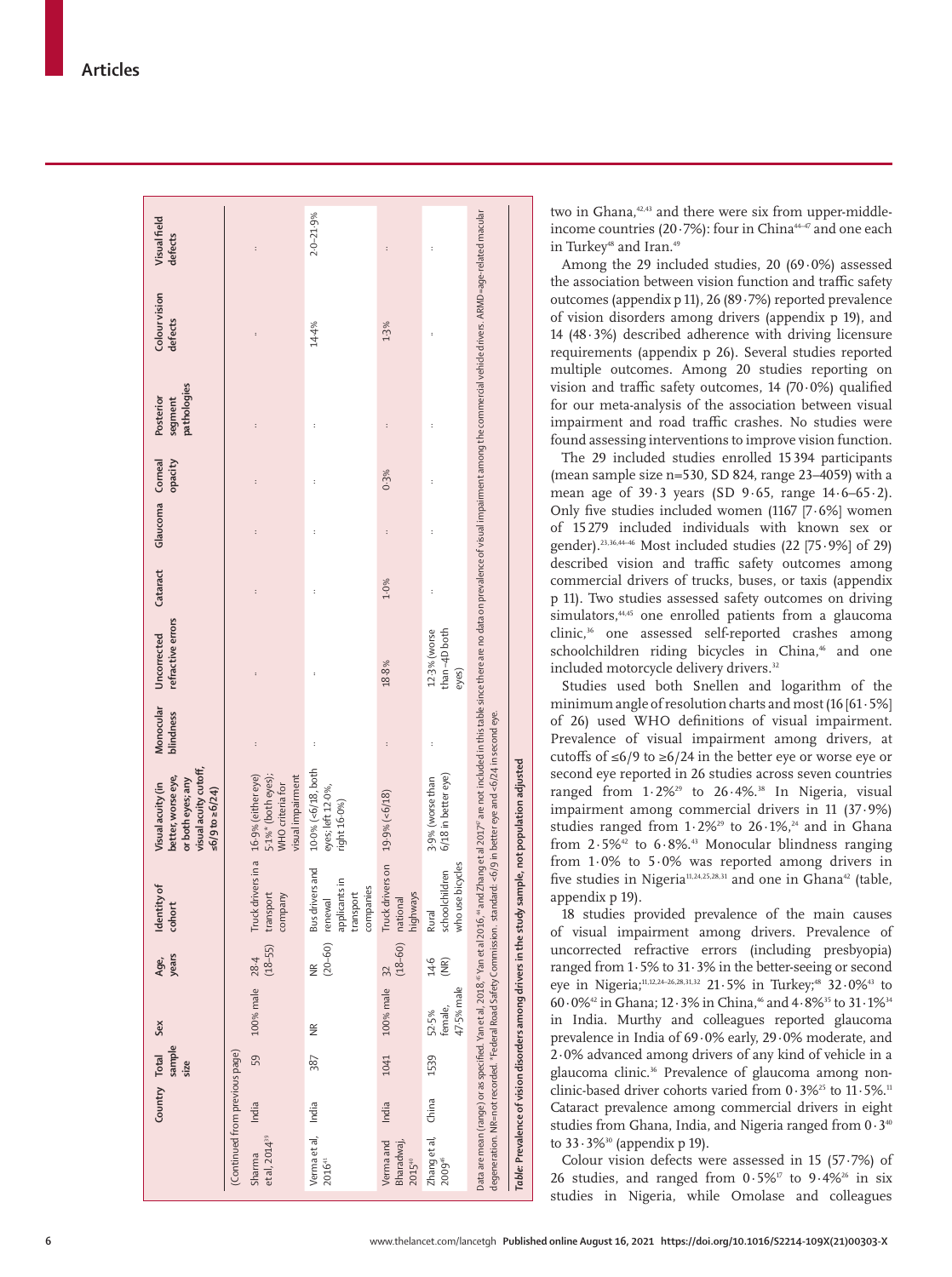www.thelancet.com/lancetgh **Published online August 16, 2021 https://doi.org/10.1016/S2214-109X(21)00303-X 7**

reported no colour vision defects among Nigerian commercial drivers.<sup>30</sup> In Ethiopia, Abebe and Wondmikun reported a prevalence of 4·5%.23 In India, colour vision defects ranged from  $1.3\%$ <sup>40</sup> to  $17.1\%$ <sup>33</sup> in four studies, while in Iran, colour vision defects were present in 1·0% of military drivers and  $3.0\%$  of commercial drivers,<sup>49</sup> and in Ghana 7·1%42 of commercial drivers had protanopic colour vision defects. Overall from these 15 studies, the range of colour vision defects was 0·5% to 14·4%.

Although terminology was not defined consistently, the prevalence of visual field defects among drivers varied from  $2.0\%$ <sup>41</sup> to  $37.3\%$ <sup>28</sup> in ten studies, from  $4.0\%$ <sup>11</sup> to  $20.4\%$ (second eye) in Nigeria,26 6·8% in Ghana (constricted field),<sup>43</sup> while in India, Verma and colleagues reported peripheral defects in 2·0% and altitudinal defects among 21·9%.41 There were very few data for prevalence of other vision anomalies among drivers in LMICs: abnormal stereopsis was reported among  $18.2\%$  in Nigeria<sup>12</sup> and 15·4% in Ghana,42 while one study found a 4·0% prevalence of abnormal contrast sensitivity in India<sup>41</sup> (appendix p 19).

A substantial proportion of drivers in included studies received licences without undergoing vision testing, although vision testing was mandatory in all countries included in this review. The proportion who did not receive vision testing ranged from  $10.6\%$  in Ghana<sup>42</sup> to 85·4% in Nigeria.25 In India, legal licence renewal was bypassed by 45 $\cdot$ 0% of drivers<sup>36</sup> and only 47 $\cdot$ 5% of drivers needing glasses or spectacles had them.38 Vision testing during renewal of driving licences was reported to be inadequate in Ethiopia,<sup>23</sup> India,<sup>33,34,36,38</sup> Ghana,<sup>42,43</sup> and Nigeria<sup>11,12,25,26,29,30,32</sup> (appendix p 26).

Among 14 articles assessed for methodological quality and risk of bias (appendix p 9), the most common issues were: (1) absence of sample size justification  $(35.8\%)$ ; (2) inability to measure vision function of drivers before assessing safety outcomes  $(100.0\%)$ ;  $(3)$  inadequate time to assess exposure and outcome  $(50.0\%)$ ; (4) limitations of cross-sectional design (100·0%); and (5) failure to mask study personnel (100·0%; figure 2).

Among 20 studies eligible for the meta-analysis, six  $(30.0\%)$  were excluded: one enrolling patients in a glaucoma clinic,<sup>36</sup> two reporting insufficient data to calculate RRs.<sup>29,43</sup> and two with outcomes incompatible with the objective of the meta-analysis.<sup>44,45</sup> Another study contributed no RR data as visual impairment was assessed based on self-report.<sup>47</sup> For the remaining 14 studies, 39 sub-components describing visual acuity (assessed in 13 studies), colour vision (seven studies) and visual field (seven studies), and traffic safety outcomes were used to calculate summary estimates (appendix p 32). Inadequate data were available for meta-analyses of stereopsis $12,42$  or contrast sensitivity.<sup>41</sup>

The overall meta-analytic estimate (RR) of the effect of different types of visual impairment on adverse road safety outcomes was 1·41 (95% CI 1·26–1·59; Z=6·61;  $p<0.0010$ ). We observed an overall statistical heterogeneity of *I*²=63·4% (p=0·0002; H²=2·73; Q=77·1). According to

our review protocol, we reported data separately by type of visual perceptual parameter.

Among the seven studies  $(35.0\%; n=4348 \text{ participants})$ that reported defects in colour vision, most assessed colour vision using Ishihara pseudochromatic colour plates,<sup>11,12,23,26,28,41</sup> while Boadi-Kusi and colleagues<sup>42</sup> used the Hardy-Rand-Rittler pseudochromatic plate. The heterogeneity among included studies was moderate (*I*²=64·0%; p=0·0031). Most studies concluded that colour vision defects presented variable amounts of increased risk of traffic crashes. The included studies showed a RR range of 0·85–2·47, with summary estimate of 1·36 (95% CI 1·01–1·82, test for overall effect Z=1·95;  $p=0.041$ ), showing moderate increased risk (figure 3).

Among seven studies  $(35.0\%, n=2119$  participants) that reported visual field defects, methods of measuring visual fields included direct confrontation,<sup>24–26,41</sup> automated perimetry,<sup>12</sup> Epson 910,<sup>28</sup> and supra-threshold Optifield KP-910<sup>11,24</sup> automated perimetry. The summary RR was 1·36 (95% CI 1·25–1·48, test for overall effect Z=7·28; p<0·0001) indicating a 36% increase in crash risk among



*Figure 2:* **Methodological quality assessment of studies included in the meta-analysis** Other indicates factors that cannot be determined, are not reported, or are not applicable as per criteria defined in the quality assessment tool, details given in the appendix p 9.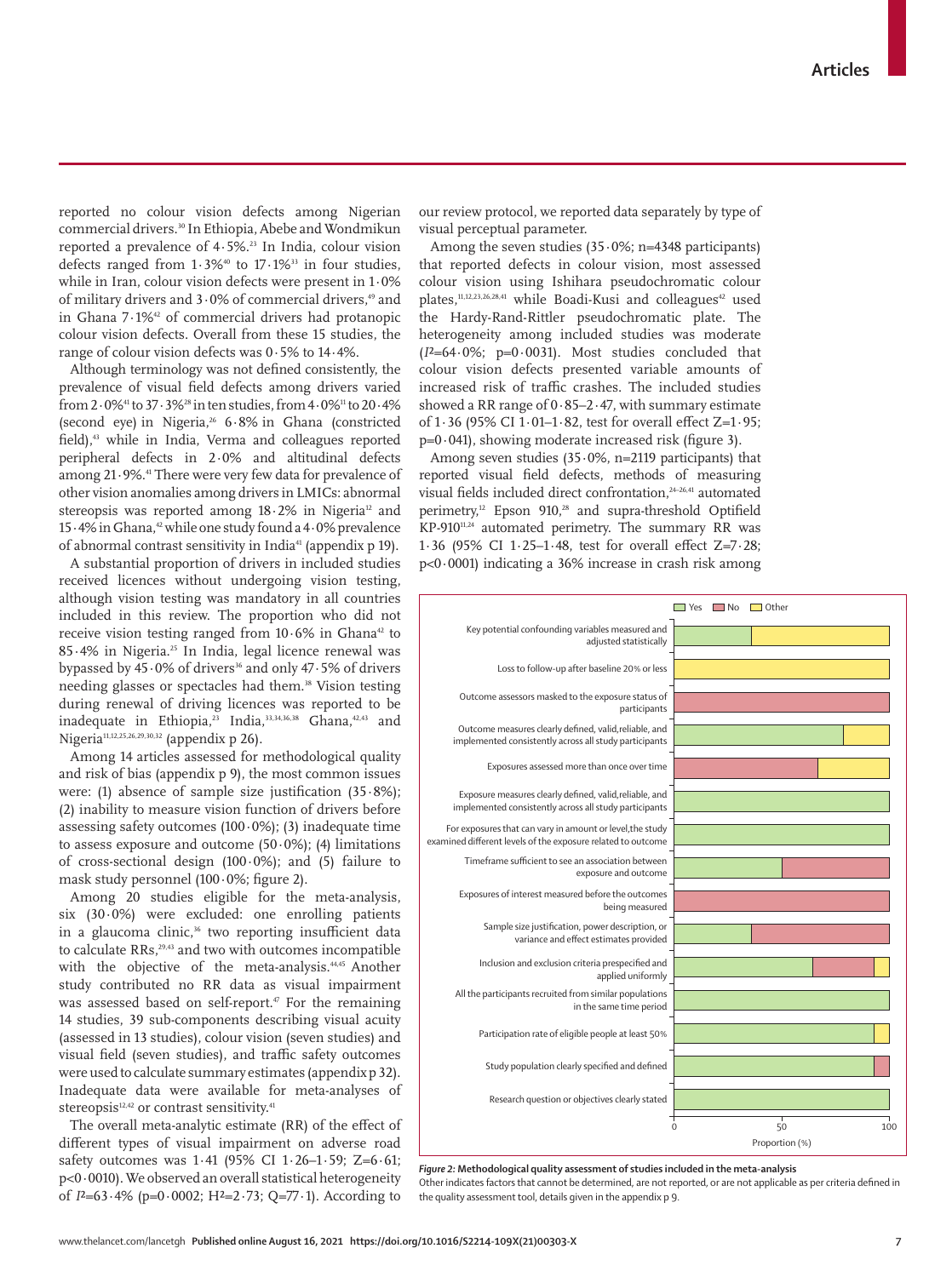|                                                                         | Exposure       |                | Control |      | Weight (%) |                                                                      | Risk ratio (95% CI) |
|-------------------------------------------------------------------------|----------------|----------------|---------|------|------------|----------------------------------------------------------------------|---------------------|
|                                                                         | Yes            | No             | Yes     | No   |            |                                                                      |                     |
| <b>Colour vision defects</b>                                            |                |                |         |      |            |                                                                      |                     |
| Abebe et al (2010) <sup>23</sup>                                        | 27             | 58             | 371     | 1423 | 4.3%       |                                                                      | $1.54(1.11 - 2.12)$ |
| Boadi-Kushi et al (2015) <sup>42</sup>                                  | 13             | 24             | 104     | 379  | 3.2%       |                                                                      | $1.63(1.02 - 2.61)$ |
| Boadi-Kushi et al (2015) <sup>42</sup>                                  | 9              | 8              | 108     | 395  | 3.1%       |                                                                      | 2.47 (1.53-3.98)    |
| Chidi-Egboka et al (2015) <sup>26</sup>                                 | 6              | 25             | 58      | 239  | 1.8%       |                                                                      | $0.99(0.47 - 2.11)$ |
| Isawumi et al (2011) <sup>28</sup>                                      | $\overline{2}$ | 4              | 18      | 75   | 0.8%       |                                                                      | $1.72(0.52 - 5.75)$ |
| Oladehinde et al (2007) <sup>12</sup>                                   | $\mathbf 1$    | 3              | 56      | 155  | 0.4%       |                                                                      | $0.94(0.17 - 5.22)$ |
| Pepple and Adio (2014) <sup>11</sup>                                    | 10             | 8              | 172     | 211  | 3.4%       |                                                                      | $1.24(0.81 - 1.90)$ |
| Verma et al (2016) <sup>41</sup>                                        | 33             | 23             | 228     | 103  | 5.1%       |                                                                      | $0.86(0.68 - 1.08)$ |
| Heterogeneity: τ <sup>2</sup> =0.09, $I^2$ =64.0%, Η <sup>2</sup> =2.78 |                |                |         |      |            |                                                                      | $1.36(1.01-1.82)$   |
| Homogeneity: θi=θj: Q(7)=21.53; p=0.0030                                |                |                |         |      |            |                                                                      |                     |
| Visual field defects                                                    |                |                |         |      |            |                                                                      |                     |
| Abraham et al (2013) <sup>24</sup>                                      | $\overline{2}$ | 11             | 70      | 208  | 0.7%       |                                                                      | $0.61(0.17 - 2.22)$ |
| Adekoya et al (2009) <sup>25</sup>                                      | $\overline{7}$ | 15             | 76      | 301  | 2.2%       |                                                                      | $1.58(0.83 - 3.00)$ |
| Chidi-Egboka et al (2015) <sup>26</sup>                                 | 17             | 47             | 47      | 217  | 3.1%       |                                                                      | $1.49(0.92 - 2.42)$ |
| Chidi-Egboka et al (2015) <sup>26</sup>                                 | 16             | 51             | 48      | 213  | 3.0%       |                                                                      | $1.30(0.79 - 2.14)$ |
| Isawumi et al (2011) <sup>28</sup>                                      | 14             | 23             | 8       | 40   | 1.8%       |                                                                      | $2.27(1.07 - 4.83)$ |
| Oladehinde et al (2007) <sup>12</sup>                                   | $\overline{7}$ | 15             | 50      | 143  | 2.1%       |                                                                      | $1.23(0.64 - 2.37)$ |
| Oladehinde et al (2007) <sup>12</sup>                                   | $\mathbf 1$    | 4              | 56      | 154  | 0.4%       |                                                                      | $0.75(0.13 - 4.39)$ |
| Pepple and Adio (2014) <sup>11</sup>                                    | 9              | $\overline{7}$ | 173     | 211  | 3.3%       | ш                                                                    | $1.25(0.80 - 1.95)$ |
| Verma et al (2016) <sup>41</sup>                                        | 6              | $\mathbf 0$    | 255     | 126  | 5.2%       |                                                                      | $1.39(1.12 - 1.73)$ |
| Verma et al (2016) <sup>41</sup>                                        | 77             | 8              | 255     | 126  | 6.0%       | Ľ                                                                    | $1.35(1.23 - 1.49)$ |
| Heterogeneity: τ <sup>2</sup> =0.00, $l^2$ =0.0%, Η <sup>2</sup> =1.00  |                |                |         |      |            | ٠                                                                    | $1.36(1.25 - 1.48)$ |
| Homogeneity: Q(9)=4-34; p=0-89                                          |                |                |         |      |            |                                                                      |                     |
| Visual impairment                                                       |                |                |         |      |            |                                                                      |                     |
| Abraham et al (2013) <sup>24</sup>                                      | $\overline{2}$ | 3              | 70      | 216  | 1.0%       |                                                                      | $1.63(0.55 - 4.87)$ |
| Adekoya et al (2009) <sup>25</sup>                                      | 6              | 21             | 77      | 295  | 1.8%       |                                                                      | $1.07(0.52 - 2.23)$ |
| Adekoya et al (2009) <sup>25</sup>                                      | 8              | 24             | 75      | 292  | 2.2%       |                                                                      | $1.22(0.65 - 2.30)$ |
| Boadi-Kushi et al (2015) <sup>42</sup>                                  | 3              | 7              | 114     | 386  | 1.2%       |                                                                      | $1.32(0.50-3.44)$   |
| Boadi-Kushi et al (2015) <sup>42</sup>                                  | $\overline{7}$ | 23             | 110     | 370  | 2.1%       |                                                                      | $1.02(0.52 - 1.99)$ |
| Chidi-Egboka et al (2015) <sup>26</sup>                                 | 8              | 22             | 56      | 242  | 2.2%       |                                                                      | $1.42(0.75 - 2.69)$ |
| Chidi-Egboka et al (2015) <sup>26</sup>                                 | 11             | 27             | 53      | 237  | 2.6%       |                                                                      | $1.58(0.91 - 2.76)$ |
| Isawumi et al (2011) <sup>28</sup>                                      | 8              | 5              | 12      | 74   | 2.1%       |                                                                      | $4.41(2.24 - 8.69)$ |
| Isawumi et al (2011) <sup>28</sup>                                      | 5              | 17             | 10      | 67   | 1.2%       |                                                                      | $1.75(0.67 - 4.59)$ |
| Kshatri et al (2016) <sup>35</sup>                                      | $\overline{2}$ | 9              | 35      | 149  | 0.7%       |                                                                      | $0.96(0.26 - 3.47)$ |
| Kshatri et al (2016) <sup>35</sup>                                      | 4              | 13             | 33      | 145  | 1.3%       |                                                                      | $1.27(0.51 - 3.15)$ |
| Oladehinde et al (2007) <sup>12</sup>                                   | 6              | $1\,$          | 51      | 157  | 3.8%       |                                                                      | $3.50(2.38 - 5.14)$ |
| Omolase et al (2012) <sup>30</sup>                                      | $\mathbf{1}$   | $1\,$          | 17      | 71   | 0.6%       |                                                                      | 2.59 (0.61-11.04)   |
| Omolase et al (2012) <sup>30</sup>                                      | $\overline{2}$ | 8              | 16      | 66   | 0.7%       |                                                                      | $1.02(0.28 - 3.82)$ |
| Onabolu et al (2012) <sup>31</sup>                                      | 6              | 55             | 89      | 374  | 1.7%       |                                                                      | $0.51(0.23 - 1.12)$ |
| Owoaje et al (2005) <sup>32</sup>                                       | 19             | 12             | 117     | 151  | 4.4%       |                                                                      | $1.40(1.03 - 1.92)$ |
| Owoaje et al (2005) <sup>32</sup>                                       | 36             | 34             | 100     | 129  | 4.7%       |                                                                      | $1.18(0.90 - 1.54)$ |
| Pepple and Adio (2014) <sup>11</sup>                                    | $\overline{2}$ | 5              | 180     | 213  | 0.9%       |                                                                      | $0.62(0.19 - 2.02)$ |
| Verma et al (2016) <sup>41</sup>                                        | 36             | $\overline{2}$ | 225     | 124  | 6.0%       | ■                                                                    | $1.47(1.32 - 1.64)$ |
| Zhang et al (2009) <sup>46</sup>                                        | 20             | 40             | 277     | 1066 | 3.9%       |                                                                      | $1.62(1.11-2.35)$   |
| Zhang et al (2009) <sup>46</sup>                                        | 55             | 134            | 242     | 972  | 4.9%       |                                                                      | $1.46(1.14-1.87)$   |
| Heterogeneity: τ <sup>2</sup> =0.10, $I^2$ =69.2%, Η <sup>2</sup> =3.25 |                |                |         |      |            |                                                                      | $1.46(1.20 - 1.78)$ |
| Homogeneity: θi=θj: Q(20)=45·31; p=0·0010                               |                |                |         |      |            |                                                                      |                     |
| Overall                                                                 |                |                |         |      |            |                                                                      | $1.41(1.26 - 1.59)$ |
| Heterogeneity: $\tau^2 = 0.06$ , $l^2 = 63.4$ %, $H^2 = 2.73$           |                |                |         |      |            |                                                                      |                     |
| Homogeneity: θi=θj: Q(38)=77·06; p<0·0001                               |                |                |         |      |            |                                                                      |                     |
| Test of group differences: $Q_b(2)=0.43$ ; p=0.81                       |                |                |         |      |            | 8<br>$0.25$ $0.5$<br>$\overline{2}$<br>$\mathbf 1$<br>$\overline{4}$ |                     |

*Figure 3:* **Association between colour vision defects, visual field defects, and visual impairment of road users and road traffic crashes**  Some papers are cited more than once as they have reported vision related outcomes using different cutoff levels.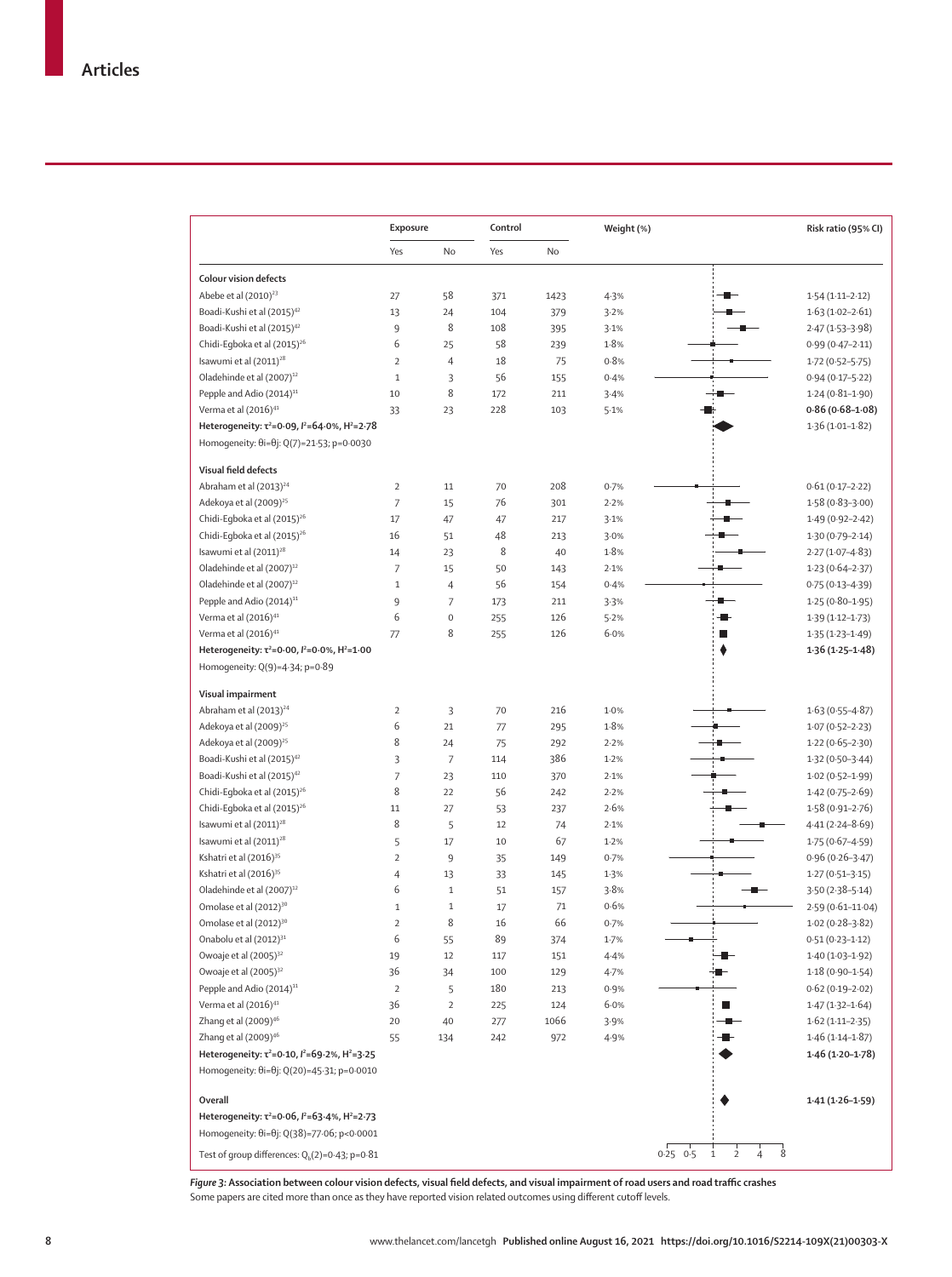those with field defects. No variation in effect sizes was attributable to heterogeneity  $(I^2=0\%; p=0.89;$  figure 3).

13 (65·0%) studies reported effects of impaired central visual acuity on traffic safety outcomes (n=3747 participants). Mean prevalence of visual impairment was 7·3% (SD 7·07, 95% CI 2·52–12·10). The summary estimate revealed a 46% increased risk of road traffic crash among those with visual impairment (RR  $1.46$  [95% CI  $1.20-1.78$ ], test for overall effect Z=4 $\cdot$ 55; p=0 $\cdot$ 0002), with a moderate level of heterogeneity  $(I^2=69.2\%; p<0.0010; figure 3)$ .

A substantial association between poor central visual acuity and traffic crashes was present at a visual acuity cutoff of ≤6/18 in either eye (RR  $1.61$  [95% CI  $1.10-2.36$ ], test for overall effect  $Z=2.68$ ;  $p=0.015$ , six studies), with a moderate level of heterogeneity (*I*²=72·5%; p<0·0025; appendix p 28). A post-hoc analysis including only commercial vehicle drivers showed a significant association between central visual acuity and traffic safety outcomes (RR 1·46 [95% CI 1·11–1·93], test for overall effect  $Z=2.98$ ;  $p=0.0077$ , 11 studies) with moderate heterogeneity (*I*²=68·7%; p=0·0004; appendix pp 29–30). There was no effect of age on traffic safety outcomes (<40 years RR 1·41; *vs* ≥40 years RR 1·48; p<0·072 for the difference; appendix p 31).

The visual inspection of the contour-enhanced funnel plot (figure 4) suggested that a few smaller and nonsignificant study results might be missing in the right portion of the plot. Using the trim-and-fill methods, there was little difference between the observed (RR 1·41) and imputed (RR 1·53) estimates, and the imputed data were in the direction of a greater effect. This result was confirmed by Harbord's test for small study bias, which was not significant ( $p=0.13$ ).

## **Discussion**

Visual functioning of road users is fundamental to traffic safety. This systematic review and meta-analysis highlights that vision impairment significantly increases the risk of road traffic crashes in LMICs, especially among commercial vehicle drivers, who are an important group of high-intensity users. It also shows that vision disorders are common among road users in LMICs, as is poor adherence to driving licensure standards in terms of vision requirements in some settings. These findings suggest the need for tighter controls on the licensing of drivers based on vision, and highlight the need for trials on interventions to improve vision function and road safety in LMICs.

Among 1·35 million people killed annually by road traffic crashes, 93% of deaths occur in LMICs.<sup>50</sup> The importance of traffic regulations is illustrated by the reduction of traffic deaths and injuries by 13% in the WHO European Region between 2010 and 2016 through enactment and enforcement of road safety legislations by political and technical commitment.<sup>51</sup> The Global Burden of Diseases, Injuries, and Risk Factors Study 2017 showed that, although mortality from road traffic



*Figure 4:* **Contour enhanced funnel plot for assessment of publication bias** REML=restricted maximum likelihood.

injuries decreased globally over time, it did not in south Asia and southern Latin America.<sup>50</sup> The economic burden of road traffic crashes is increasing in LMICs<sup>52</sup> and exceeds that in HICs due to increases in urbanisation,<sup>53</sup> road infrastructure, and access to private vehicles.54 Sustainable Development Goal 3·6 aims to "halve the number of global deaths and injuries from road traffic accidents" by 2020, echoing the Stockholm Declaration target of reducing road deaths by 50% by 2030.55 These goals will not be achievable in LMICs without concerted effort.

Under-reporting of road crashes in low-income countries has led to important gaps in the evidence base,<sup>56</sup> and consequently lower prioritisation of strategies to reduce the burden of traffic-related morbidity and mortality. Our review found only one article from a lowincome country.<sup>23</sup> We identified 12 systematic literature reviews and three meta-analyses on vision and traffic safety (appendix p 38), mainly of studies from HICs, and one from LMICs that reviewed studies of traffic safety published up to 1994, but did not report on vision.<sup>57</sup> Three meta-analyses from HICs describe effectiveness of cataract surgery in reducing driving-related difficulties (reduced by  $88\%$  following surgery),<sup>58</sup> association of useful field of vision as a valid vision parameter of driving performance,<sup>59</sup> and scarcity of randomised trials on the effect of vision screening on safety outcomes among older drivers.<sup>60</sup> Such data are needed, or similarly absent, for LMICs.

We found evidence for a significantly elevated risk of traffic crashes with impaired central visual acuity in LMICs, as has been observed in studies in HICs. $61,62$ However, strategies from HICs that might help with this factor cannot be directly implemented in LMICs without evidence for what works in these settings.<sup>55,63</sup> Furthermore, studies in HICs have largely focused on older drivers and the results might not be relevant to the younger driving populations in LMICs.<sup>60,64</sup> For instance, participants in the study by McGwin and colleagues $62$  in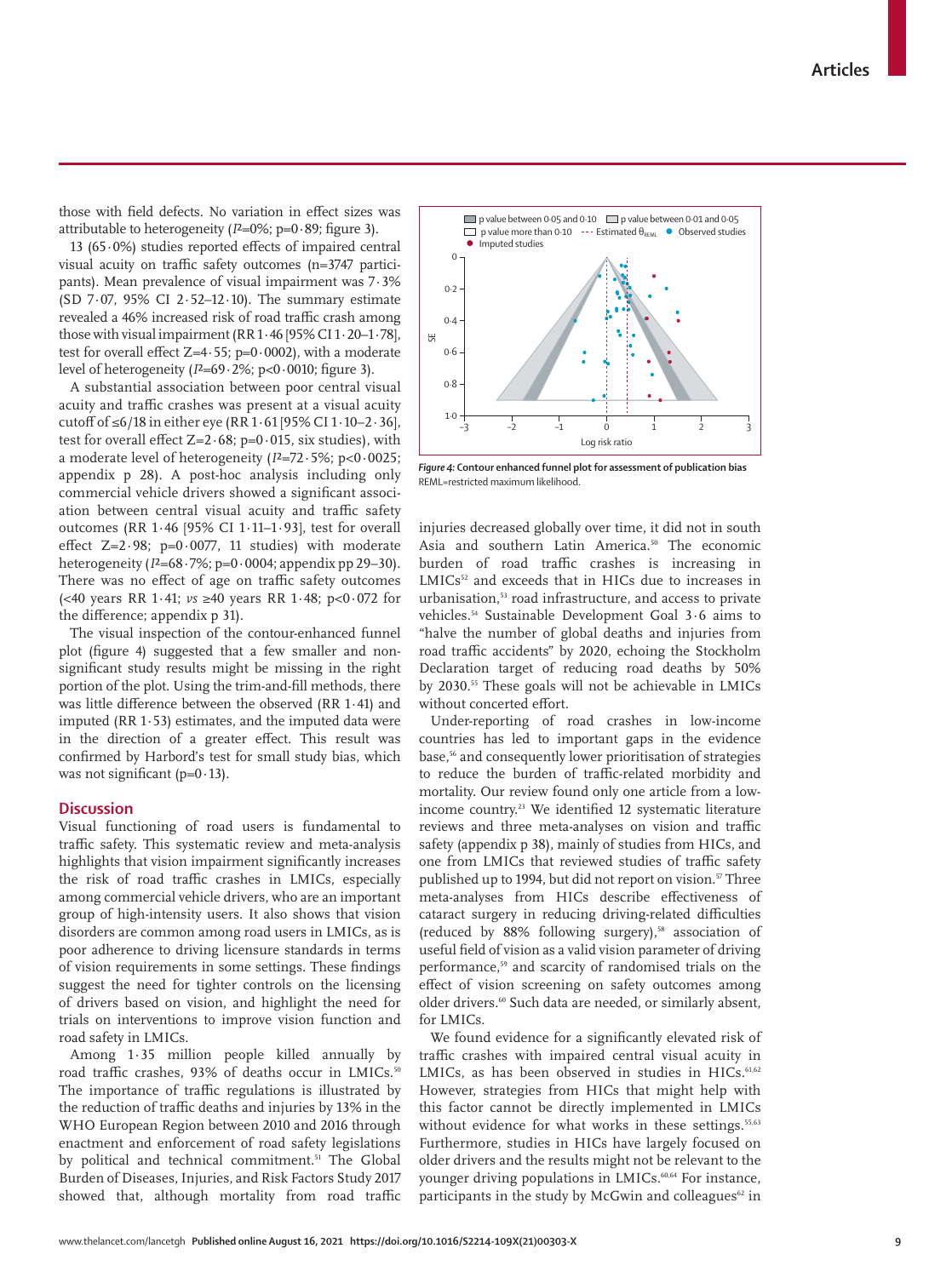## *Panel 1***: Gaps in the evidence base on vision and traffic safety in low-income and middle-income countries**

- Insufficient evidence on young drivers, who are at the greatest risk of crashes in many countries, as well as women.
- Absence of randomised trials of the effects of traffic safety of interventions that improve vision (hindering ability to make strong inferences of cause and effect with respect to vision impairment and traffic crash risk).
- Insufficient evidence on pedestrians and drivers of private vehicles, a rapidly growing group in low-income and middle-income countries.
- Insufficient evidence on motorcyclists, three-wheeled taxi drivers, users of electric bicycles, and drivers of other smaller and potentially more vulnerable vehicles.
- Poor uniformity of definitions of traffic safety outcomes, including an absence of denominator data for participant populations, and inconsistencies in classification of vision function.

the USA were aged from 55 to 85 years, whereas those included in the LMIC studies in this review had a mean age of 39·8 years. Very little data for women were available.

Johnson and Keltner's 1983 study in the USA, one of the largest studies of visual fields and drivers in HICs, reported that among 10 000 drivers, those with binocular visual field loss had crash and conviction rates twice as high as those without such loss.<sup>65</sup> This finding is consistent with the current review, in which the summary estimate of the number of crashes due to visual field defects was 36% higher (RR 1·36). With respect to colour vision, people with protanopic colour vision defects are not allowed to obtain a commercial vehicle licence in some HICs due to their inability to identify red traffic lights. This factor might partly explain the high number of people with colour vision defects who had traffic crashes (nine [52 $\cdot$ 9%] of 17)<sup>42</sup> in LMIC studies compared with those in HICs (14% among those with difficulty in seeing traffic lights).<sup>66</sup>

The observed moderate level of statistical heterogeneity of the current meta-analysis could have arisen due to variations in effect sizes within observational studies, due to different levels of diagnostic test accuracy of vision tests, different cutoff points of vision parameters, and different definitions of primary outcome that had been assigned by study investigators. Time gap between traffic crash and data collection might have also influenced effect estimates through recall bias. We have presented our main results based on subgroup level analyses, taking heterogeneity into account, and not purely based on effect estimates derived in pooling all studies together.

Our study has some limitations. The absence of data from randomised controlled trials and reliance on observational studies to show causal connection between

## *Panel 2***: Implications for research, policy, and practice**

- Randomised trials, perhaps using a step-wedge design to avoid ethical issues around withholding interventions that are known to improve vision, and done in real-world driving environments with recording of crash and nearcrash events, could provide the best evidence to inform policy and practice in low-income and middle-income countries (LMICs) by providing robust data for cause and effect and reliable estimates of the size of any benefits from these interventions.
- Studies that recruit currently under-represented categories of drivers, especially women, might provide more generalisable results.
- Considering the so-called Five Pillar Approach for road safety (ie, road safety management, safer roads and mobility, safer vehicles, safer road users, or post-crash response), a more transdisciplinary approach to research is needed to generate strategies to reduce the mortality burden of road traffic crashes in LMICs $67$
- Studies that generate scientific evidence on safe and specific visual acuity cutoffs in licensure requirements, which would not be purely based on visual impairment definitions and guidelines given for eye health in general. Enactment and strict enforcement of a traffic safety evidence based visual acuity cutoff might be a pragmatic approach to pre-licensure screening, given that many studies in this review reported that drivers do not adhere to vision screening standards when obtaining licences.
- Referral for early treatment after screening of the preventable causes of vision impairment identified in these studies is needed.
- Collaboration with commercial drivers' regulatory bodies, transport ministries, traffic police departments, licence issuing authorities, and eye care professionals from the health sector will be important in successful implementation of proposed strategies.

visual impairment and traffic safety outcomes is suboptimal. Most studies were from the African region, and record a high prevalence of visual impairment and blindness, minimising the generalisability of review outcomes. Participant-reported outcomes and different methods used to collect vision-related data affect the internal validity of the primary data. Most studies described visual acuity without spectacle correction and there could be more than one underlying pathology causing visual impairment. Evidence was scarce on other road users and surrogate outcomes. Some authors selected participants in public motor parks (ie, public car parking facilities), and there is a propensity for self-selection of those who have had a crash. We have minimised the limitations of confounding at the stages of statistical analysis and interpretation. However, effects of unidentified confounding on our results are a main weakness for the ability to draw conclusions and there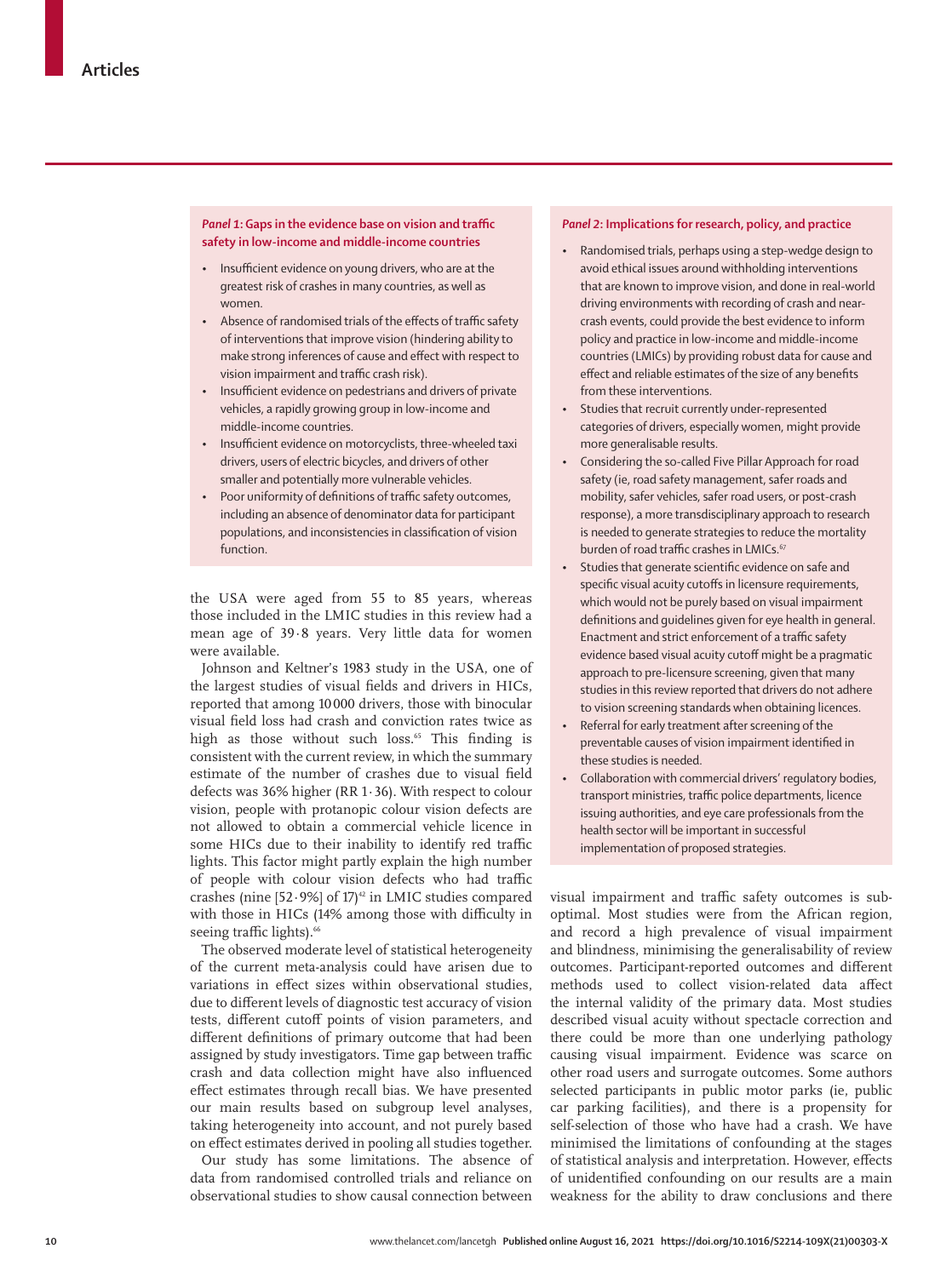was insufficient primary data to assess these factors through a meta-regression analysis (appendix p 38).

This review provides evidence for a clear association between vision impairment and traffic crashes in LMICs, and provides support for mandatory vision function assessment before issuing driving licences, especially for drivers of commercial vehicles. However, there are still several gaps in the evidence base for LMICs that need to be filled to fully inform policy and practice (see panels 1, 2) and establishing robust systems to collect good quality data in these countries should be a priority. Although vision testing was mandatory in all countries included in this review, enforcement challenges are sometimes further increased in LMICs if policies are lax, or when existing tighter regulations are unenforced, such as inadequate vision testing during licence renewal in Ghana, Ethiopia, Nigeria, and India. Randomised trials of interventions to improve vision and their effect on driving safety are needed in LMICs to identify strategies to promote policies of more thorough vision screening of drivers and interventions that will improve the vision of drivers.

#### **Contributors**

NC, MC, GM, VFC, DMW, VOO-H, and PP contributed to conceptualisation, review design, protocol writing, conducting the review, data analysis, interpretation of the results, and manuscript preparation. PP and VOO-H did the database searches, title and abstract screening, data extraction from full articles, and synthesis as co-reviewers. GV contributed to re-analysis of the data and interpretation. NC, GV, MC, GM, VFC, DMW, VOO-H, and PP provided revisions, edited earlier versions of the manuscript, and approved the final version for submission. VOO-H and PP had full access to all the data in the study, verified the extracted data, and had final responsibility for the decision to submit for publication**.**

#### **Declaration of interests**

NC works as director of research for Orbis International, an organisation working on global eye health, including vision and traffic safety. NC is supported by the Ulverscroft Foundation, UK. GM reports personal fees for consulting on regulatory compliance in Japan, the UK, and the USA for Adlens, a manufacturer of eyewear, outside the submitted work. All other authors declare no competing interests.

#### **Data sharing**

All datasets generated and analysed are available in the Article and appendix.

#### **Acknowledgments**

We thank Richard Fallis at the Library of Queen's University, Belfast, UK for support in developing the proposed search terms and strategy.

#### **References**

- WHO. Global status report on road safety 2018. Geneva: World Health Organization, 2018. https://www.who.int/violence\_injury\_ prevention/road\_safety\_status/2018/en/ (accessed March 18, 2021).
- 2 United Nations Sustainable Development Knowledge Platform. The Sustainable Development Goals. https://www. sustainabledevelopment.un.org/sdgs (accessed March 18, 2021).
- WHO. Global Health Observatory Data: number of road traffic deaths. Geneva: World Health Organization, 2016. https://www. who.int/gho/road\_safety/mortality/traffic\_deaths\_number/en/ (accessed March 18, 2021).
- 4 Gobyshanger T, Bales AM, Hardman C, McCarthy M. Establishment of a road traffic trauma registry for northern Sri Lanka. *BMJ Glob Health* 2020; **5:** e001818.
- 5 Li J, Liu Q, Sang Y. Several issues about urbanization and urban safety. *Procedia Eng* 2012; **1:** 615–21.
- Silcock C, Jacobs A. Socio economic aspects of road accidents in developing countries. *Transp Res Lab* 1997; **R6237:** 1–33.
- 7 Murray C, Lopez A. Alternative versions of the future: projecting mortality and disability, 1990–2020. The Global Burden of Disease. *Lancet* 1997; **349:** 1498–504.
- 8 Thorslund B, Strand N. Vision measurability and its impact on safe driving—a literature review. *Scand J Optom Vis Sci* 2016; **9:** 1–9.
- 9 Rubin GS, Ng ES, Bandeen-Roche K, Keyl PM, Freeman EE, West SK. A prospective, population-based study of the role of visual impairment in motor vehicle crashes among older drivers: the SEE study. *Invest Ophthalmol Vis Sci* 2007; **48:** 1483–91.
- 10 Owsley C, Wood JM, McGwin G Jr. A roadmap for interpreting the literature on vision and driving. *Surv Ophthalmol* 2015; **60:** 250–62.
- Pepple G, Adio A. Visual function of drivers and its relationship to road traffic accidents in Urban Africa. *Springerplus* 2014; **3:** 47.
- 12 Oladehinde MK, Adeoye AO, Adegbehingbe BO, Onakoya AO. Visual functions of commercial drivers in relation to road accidents in Nigeria. *Indian J Occup Environ Med* 2007; **11:** 71–75.
- Johnson CA, Wilkinson ME. Vision and driving: the United States. *J Neuroophthalmol* 2010; **30:** 170–76.
- 14 Higgins JPT, Thomas J, Chandler J, et al. Cochrane handbook for systematic reviews of interventions. Version 6.2, 2021. Cochrane, 2021. https://training.cochrane.org/handbook/current (accessed March 18, 2021).
- 15 Moher D, Shamseer L, Clarke M, et al. Preferred reporting items for systematic review and meta-analysis protocols (PRISMA-P) 2015 statement. *Syst Rev* 2015; **4:** 1.
- 16 Moher D, Liberati A, Tetzlaff J, Altman DG. Preferred reporting items for systematic reviews and meta-analyses: the PRISMA statement. *PLoS Med* 2009; **6:** e1000097.
- 17 Cochrane Colloboration. Low and middle income country filters. Cochrane Effective Practice and Organisation of Care Cochrane Colloboration. https://www.epoc.cochrane.org/lmic-filters (accessed March 18, 2021).
- 18 Critical Appraisal Skills Programme. CASP checklists. 2020. http://www.casp-uk.net/casp-tools-checklists (accessed March 18, 2021).
- 19 National Institutes of Health, USA. Quality assessment tool for observational cohort and cross-sectional studies. https://www.nhlbi. nih.gov/health-pro/guidelines/in-develop/cardiovascular-riskreduction/tools/cohort (accessed March 18, 2021).
- 20 Cooper H, Hedges L, Valentine J, Raudenbush S, eds. Analyzing effect sizes: random-effects models. In: The handbook of research synthesis and meta-analysis. New York, NY, USA: Russells Stage Foundation, 2009: 295–316.
- 21 Harbord RM, Egger M, Sterne JA. A modified test for small-study effects in meta-analyses of controlled trials with binary endpoints. *Stat Med* 2006; **25:** 3443–57.
- 22 Duval S, Tweedie R. Trim and fill: a simple funnel-plot-based method of testing and adjusting for publication bias in meta-analysis. *Biometrics* 2000; **56:** 455–63.
- 23 Abebe Y, Wondmikun Y. Defective color perception among car drivers in Addis Ababa, Ethiopia. *Traffic Inj Prev* 2002; **3:** 294–97.
- 24 Abraham E, Umanah IN. Prevalence of visual impairment among commercial motor vehicle drivers in Uyo, South–South Nigeria. *J Environ Occup Sci* 2011; **2:** 55–60.
- 25 Adekoya BJ, Owoeye JFA, Adepoju FG, Ajaiyeoba AI. Visual function survey of commercial intercity vehicle drivers in Ilorin, Nigeria. *Can J Ophthalmol* 2009; **44:** 261–64.
- 26 Chidi-Egboka N, Bolarinwa O, Awoyemi A. Visual function test among commercial drivers in a north central state of Nigeria. *Health Sci J.* 2015; **9:** 1–7.
- 27 Dairo MD, Okechukwu-Nwankpa UP, Nwankpa R. Survey on visual acuity among intra-city commercial vehicle drivers in Ibadan, southwestern Nigeria. *J Public Health Africa* 2019; **10:** 789.
- 28 Isawumi MA, Adeoti CO, Ubah JN, Oluwatimilehin IO, Raji RA. Ocular status of commercial drivers in Osun State, Nigeria. *Afr J Med Med Sci* 2011; **40:** 405–11.
- 29 Ojabo CO, Adeniyi OS, Ojo BA. An assessment of visual acuity of commercial vehicle drivers in Makurdi, Benue State. *Curr J Appl Sci Technol* 2020; **39:** 61–67.